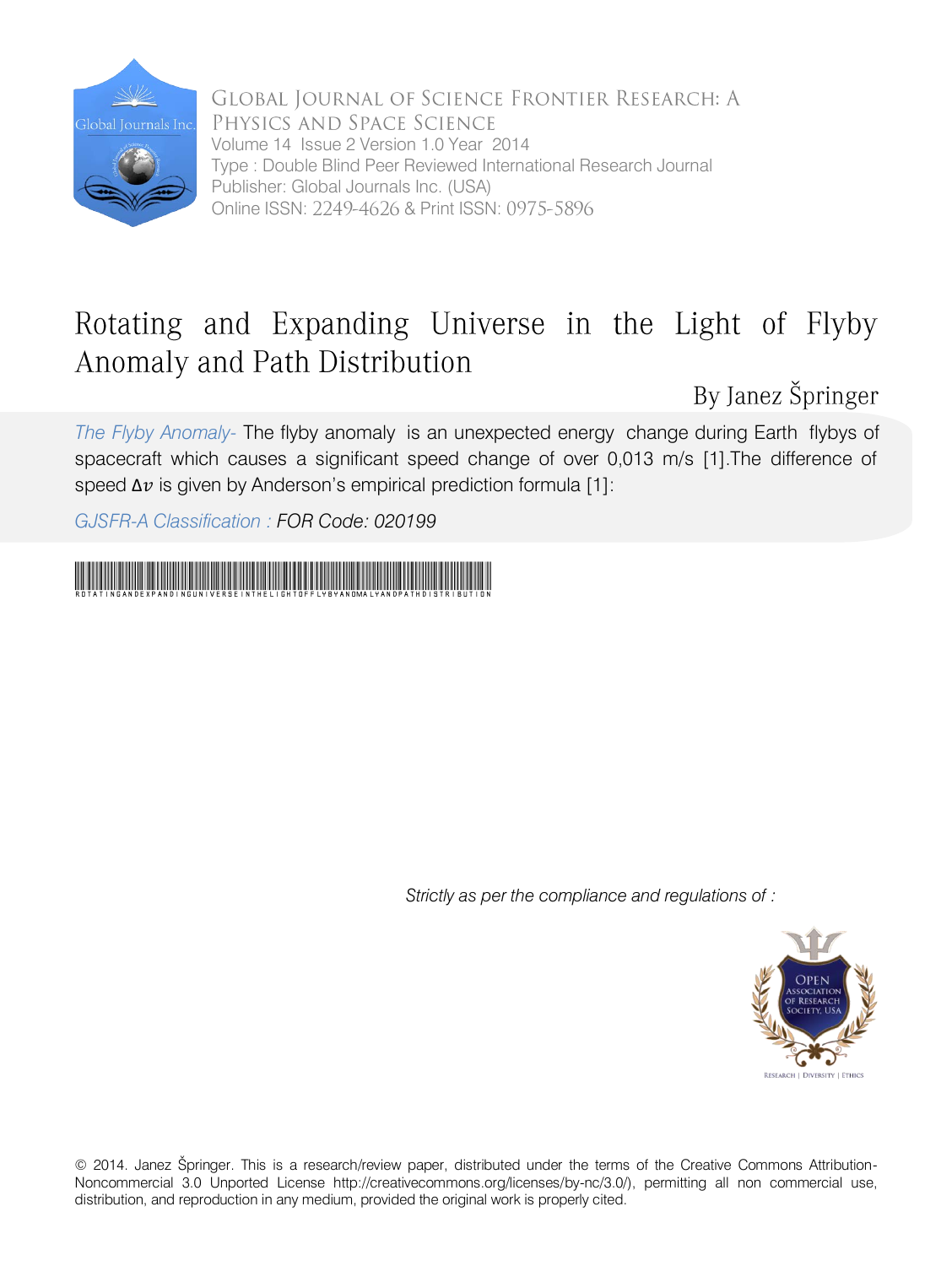## Rotating and Expanding Universe in the Light of Flyby Anomaly and Path Distribution

#### Janez Špringer

In this paper one tries to explain the rotation and expansion of the Universe in the light of Anderson's flyby-anomaly prediction formula. The result of the effort is a prediction that the Universe rotates with the equatorial speed of half the speed of light and we land at the Pole of that Universe with the speed of expansion of the Universe which is apparently zero since in such circumstances the inbound speed equals the maximal decrement of speed. The maximal speed of expansion of the future Universe  $100 \frac{\text{km}}{\text{s}} < v_{\text{maximal}}^{\text{future Universe}} < 123 \frac{\text{km}}{\text{s}}$ 

is predicted on the basis of a comparison of the flyby and path distribution energy.

#### I. The Flyby Anomaly

The flyby anomaly is an unexpected energy change during Earth flybys of spacecraft which causes a significant speed change of over 0,013 m/s [1].The difference of speed  $\Delta v$  is given by Anderson's empirical prediction formula [1]:

s

$$
\Delta v = \frac{2v_{ekuatorial}}{c} v_{inbound} \text{ (cos } \delta_{inbound} - \cos \delta_{outbound} \text{ ).}
$$
 (1)

 $\Delta v_{max}^{Earth} = 0.035 \frac{m}{g}$ 

m in any gravity field can be written as:

and  $\delta_{inbound}$  and  $\delta_{outbound}$  are the equatorial angles of Here  $v_{ekuationial}$  is the equatorial speed of Earth, the spacecraft. The maximal difference of speed  $\Delta v_{max}$  is given by the simplified Anderson's formula in the case where the inbound and outbound equatorial angles are 0 and  $\frac{\pi}{2}$ , respectively:

$$
\Delta v_{max} = \frac{2v_{ekuatorial}}{c} v_{inbound}.
$$
 (2)

Since the maximal inbound speed is the escape speed the maximal difference of Earth-flyby speed yields:

$$
\Delta W_{kinetic} = m \frac{(v_{inbound})^2}{2} - m \frac{(v_{inbound} - \Delta v_{max})^2}{2}.
$$
\n(4)

Due to conservation law the negative kinetic energy increment of mass body should equal the same positive energy increment of that body, let us denote it  $E_{flyby}$  so that the whole energy of mass body remains unchanged:

$$
-\Delta W_{\text{kinetic}} + E_{\text{flyby}} = 0. \tag{5}
$$

Then taking into account the equations (2), and (5) we have:

$$
\frac{E_{flyby}}{m} = v_{inbound} \cdot \Delta v_{max} - \frac{\Delta v_{max}^2}{2}
$$
 (6a)

$$
\frac{E_{flyby}}{mc^2} = \frac{2v_{\text{inbound}}^2}{c^2} \left( \frac{v_{\text{equatorial}}}{c} - \frac{v_{\text{equatorial}}^2}{c^2} \right). \tag{6b}
$$

The expression on the  $\frac{E_{flyby}}{mc^2}$  is the flyby energy share resulting from the negative kinetic energy

increment after the perpendicular change of the field at the  $\frac{\pi}{2}$  – latitude of the rotating massive body. It can be written in the more transparent form using the ratio of speeds  $a = v/c$ direction of motion of the mass body m in the gravity

$$
\frac{E_{flyby}}{mc^2} = 2a_{\text{inbound}}^2 \left( a_{\text{equatorial}} - a_{\text{equatorial}}^2 \right). \tag{6c}
$$

 of the flyby energy occupies the maximal value. The latter It is evident from the equations (6*b*), and (6*c*) that the flyby energy share is zero at the zero equatorial speed as well as that one of the speed of light. Both of them are the equatorial speeds enabling the minimal flyby energy share where no flyby anomaly is expected. On the other hand the optimal equatorial speed and flyby anomaly exists at the given inbound speed where the energy share is found with the help of the derivation of the function (6*c*):

$$
\left(\frac{E_{\text{flyby}}}{mc^2}\right)^{ } = 2a_{\text{inbound}}^2 \left(1 - 2a_{\text{equatorial}}\right).
$$

*Author: Janez Špringer Cankarjeva cesta 2, 9250 Gornja Radgona, Slovenija, EU. e-mail: info@lekarna-springer.si*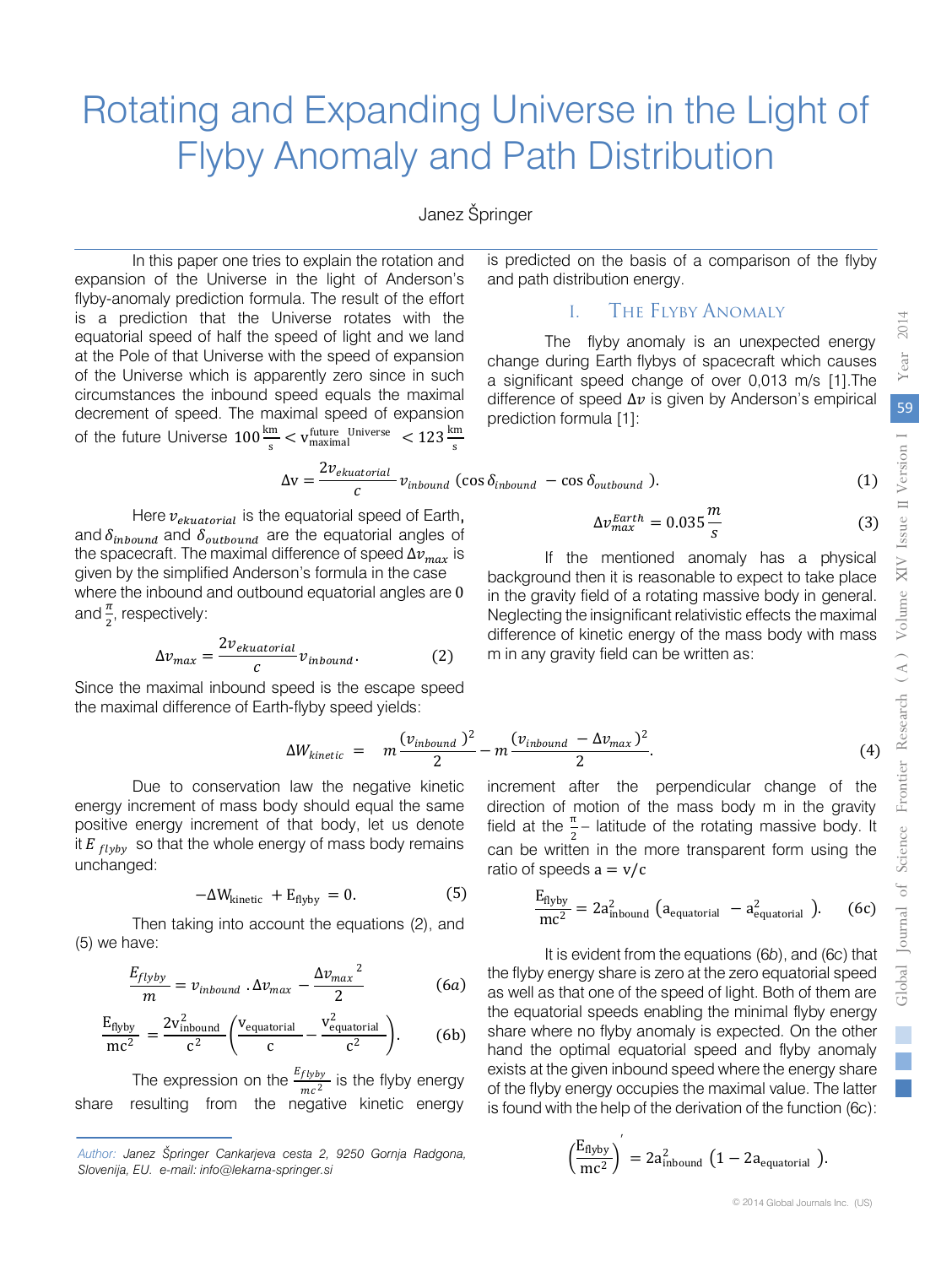$$
2a_{\text{inbound}}^{2} \left(1 - 2a_{\text{equatorial}}^{\text{optimal}}\right) = 0
$$
\n
$$
a_{\text{equatorial}}^{\text{optimal}} = \frac{1}{2} \text{ or } v_{\text{equatorial}}^{\text{optimal}} = \frac{1}{2}c.
$$
\n(7)

The optimal equatorial speed for all inbound speeds equals half of the speed of light. The maximal flyby energy share belonging to this speed is given by the equation (6c):

$$
\left(\frac{E_{\text{flyby}}}{mc^2}\right)_{\text{maximal}} = \frac{1}{2} a_{\text{inbound}}^2 \,. \tag{8}
$$

$$
\Delta v_{max} = \frac{2v_{ekuatorial}}{c} v_{inbound} = \frac{2 c}{c} v_{inbound} = v_{inbound}.
$$
\n(9)

speed  $v_{inbound}$ :

The mass body slows down the speed so much that it stays at apparent zero speed.

$$
v_{apparent} = -\Delta v_{max} + v_{inbound} = 0. \qquad (10)
$$

At maximal flyby energy share of the mass body where the massive body rotates with the equatorial speed  $\frac{c}{a}$  the whole kinetic energy is transformed into the 2 flyby energy. Its value is given using the equation (6*b*):

$$
E_{\text{flyby}}^{\text{max}} = E_{\text{flyby}} \left( v_{\text{equatorial}} = \frac{c}{2} \right) = \frac{\text{m.} \, v_{\text{inbound}}^2}{2}. \tag{11}
$$

At the first sub-maximal flyby energy share of the mass body where the massive body rotates with the equatorial speed lower than  $\frac{c}{2}$  only a part of kinetic energy is transformed into the flyby energy:

$$
E_{\text{flyby}}\left(v_{\text{equatorial}} \leq \frac{c}{2}\right) < \frac{m.v_{\text{inbound}}^2}{2}.\tag{12}
$$

The mass body slows down the speed but keeps the same apparent direction as the inbound speed:

$$
v_{apparent} = -\Delta v_{max} + v_{inbound} > 0. \tag{13}
$$

At the second sub-maximal flyby energy share the equatorial speed higher than  $\frac{c}{2}$  again only a part of the kinetic energy is transformed into the flyby energy: the mass body where the massive body rotates with the

$$
E_{\text{flyby}}\left(v_{\text{equatorial}}\right) > \frac{c}{2}\right) < \frac{m.v_{\text{inbound}}^2}{2}.\tag{14}
$$

The mass body slows down the speed so much that it takes the opposite apparent direction than the inbound speed:

$$
v_{apparent} = -\Delta v_{max} + v_{inbound} < 0. \tag{15}
$$

At the equatorial speed of light the apparent speed has also the opposite value than the inbound speed:

$$
v_{apparent} = -2v_{inbound} + v_{inbound} = -v_{inbound}
$$
 (16)

### II. The Rotating and Expanding Universe

The Universe expands with the apparent zero speed:

$$
v_{apparent} = -v_{expansion} + v_{expansion} = 0.
$$
 (17)

The maximal flyby energy share is only of the

inbound speed dependent and equals half of the square of the inbound speed expressed in the units of the speed of light. Possessing the maximal flyby energy share the mass body apparently stops moving according to the equations (2) and (7) since the maximal difference of flyby speed  $\Delta v_{max}$  equals the inbound

The equation (17) resembles to the equation (10), so we can propose that the maximal flyby decrement of speed  $-\Delta v_{max}$  and the inbound speed + $v_{\text{inbound}}$  equal the speed of the expansion of Universe<br>in the negative direction  $-v_{\text{expansion}}$  and positive in the negative direction  $-v_{expansion}$ direction  $+v_{expansion}$ , respectively. If the flyby concept holds true for the whole Universe, one can consider we are making right now the pure flyby at apparent zero speed in the circumstances of our maximal flyby energy share. In such case we are landing at the Pole of the Universe which rotates with the equatorial speed of half of the speed of light  $\frac{1}{2}$ c. The inbound and outbound equatorial angles are  $0$  and  $\frac{\pi}{2}$ , respectively, and the inbound speed is the speed of the expansion of Universe [2]:

$$
v_{\text{inbound}}^{\text{Universe}} = v_{\text{expansion}}^{\text{Universe}} \approx 70 \frac{\text{km}}{\text{s}}.
$$
 (18)

With the help of the equation (8) the maximal present Universe-flyby energy share is given:

$$
\left(\frac{E_{\text{flyby}}}{mc^2}\right)_{\text{maximal}}^{\text{present Universe}} \approx 3 \times 10^{-8}.
$$
 (19)

It increases with time since the expansion of Universe is speeding up. [3],[4] The maximal possible future Universe-flyby energy share could be limited with the path distribution energy share of the electron in the ground state of Hydrogen atom [5][6] ,of course, if the latter appears as a true physical phenomenon since with the greater energy share no path distribution would be possible:

T.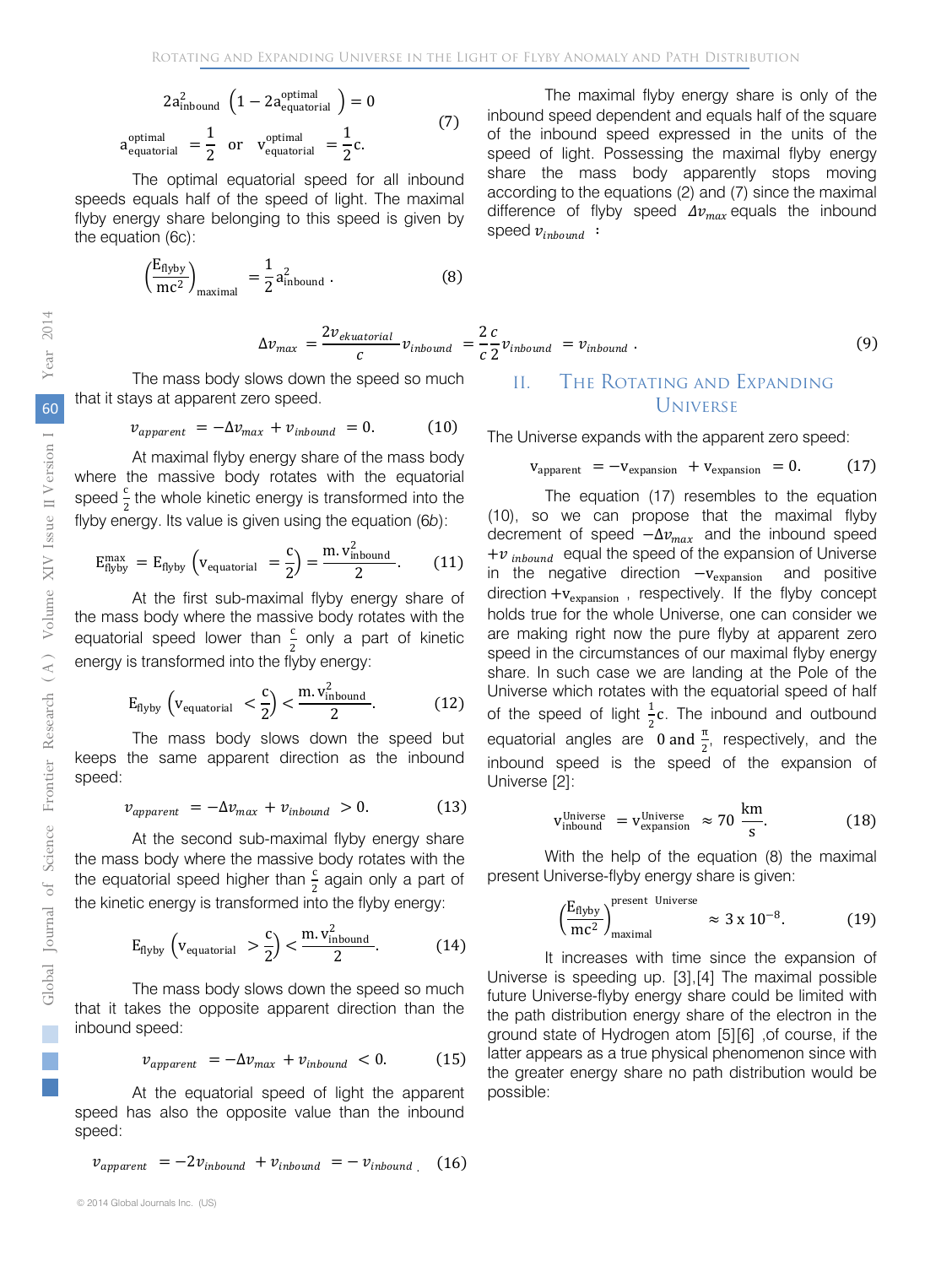$$
\left(\frac{E_{flyby}}{mc^2}\right)_{maximal}^{future\ University} < \frac{E_{distribution}^{2-sided}}{mc^2} \approx 5.6 \times 10^{-8} \le \frac{E_{distribution}^{\infty-sided}}{mc^2} \approx 8.4 \times 10^{-8}.\tag{20}
$$

Then with the help of the equation (8) and regarding the sidedness of the path distribution of the electron in the ground state of Hydrogen atom the maximal speed of the expansion of the future Universe is predicted:

$$
100 \frac{\text{km}}{\text{s}} < v_{\text{maximal}}^{\text{future Universe}} < 123 \frac{\text{km}}{\text{s}}.\tag{21}
$$

#### III. Conclusions

We analyzed Anderson's flyby-anomaly prediction formula in the case where the inbound and outbound equatorial angles are 0 and  $\frac{\pi}{2}$ , respectively. 2 Extending the validity of the discussed concept to the flybys in the gravity field of a rotating massive body in general, including that one of the whole Universe, the flyby inbound speed and the speed of expansion of the Universe were related in the circumstances of the maximal flyby-energy share increment and the latter compared with the path distribution energy share of the electron in the ground state of Hydrogen atom.

The next the critical reader needs to consider:"The speculation of the maximal speed of the future Universe-expansion 100 $\frac{\text{km}}{\text{s}} < v_{\text{maximal}}^{\text{future Universe}} <$  $123 \frac{\text{km}}{\text{s}}$  was made on the proposal of the general validity of Anderson's flyby prediction formula which has been otherwise verified only at the relatively low equatorial speed of the Earth as well as on the basis of a comparison of the Universe-flyby energy share with the path distribution energy share of the electron which is not a proven physical phenomenon."

*The physical reality is the twin sister of good imagination. (Author)*

#### IV. **ACKNOWLEDDGMENT**

Thanking Dr.R.K.Dixit for the polite invitation to submit the article in GJSFR.

### DEDICATION

 This fragment is dedicated to my birthplace Maribor and place of childhood Selnica ob Dravi.

### REFERENCES RÉFÉRENCES REFERENCIAS

- 1. Anderson D. J. Anomalous Orbital-Energy Changes Observed during Spacecraft Flybys of Earth. Physical Review Letters. PRL 100, 2008.
- 2. http://wmap.gsfc.nasa.gov/universe/uni\_expansion. html. Retrieved April 2014.
- 3. Adam G. Riess et al. (Supernova Search Team) (1998). "Observational evidence from supernovae

for an accelerating universe and a cosmological constant". *Astronomical J.*116 (3): 1009–38.

- 4. S. Pelrmutter et al. (The Supernova Cosmology Project) (1999). "Measurements of Omega and Lambda from 42 high redshift supernovae". *Astrophysical Journal* 517 (2): 565–86.
- 5. Špringer J. Geometric Distribution of Path and Fine Structure. Progress in Physics. 2013, v.4, 83-84.
- 6. Špringer J. Path Distribution Energy and Possible Consequences. Progress in Physics. 2013, v.4, 147-14.8.